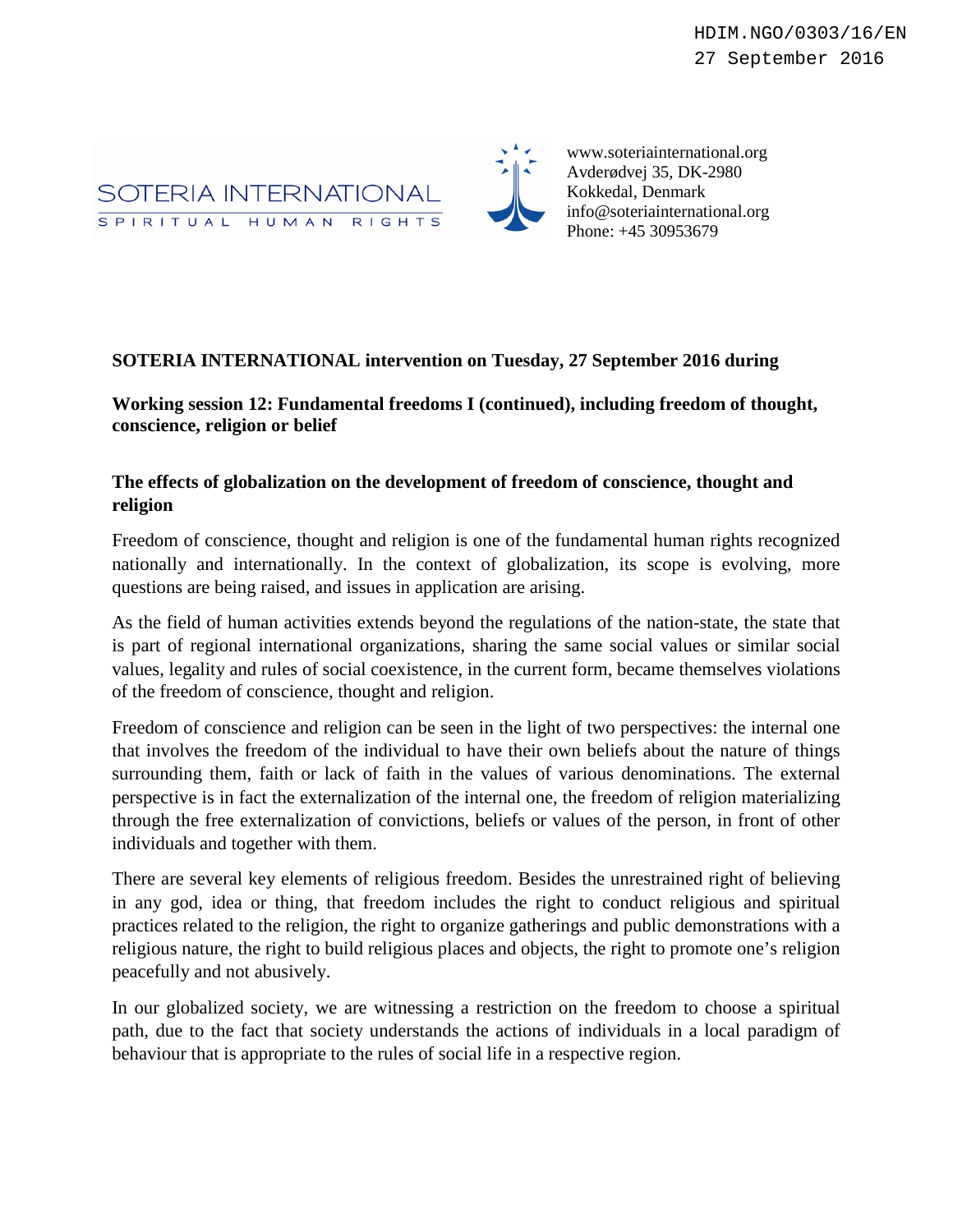On the other hand, globalization has resulted in the expansion of the field of human behaviour. Hence, we can speak, for example, of some religions, which prescribe rituals and practices, that may not have an equivalent in Christian worship—predominant in the EU and the West. Some of these rituals and practices may seem unusual or strange in the Western paradigm, exceeding the limit of comfort created by traditional norms.

However, regardless of our personal habits and subjective perceptions, these rituals and practices are absolutely legitimate and normal, as long as they remain peaceful and non-abusive. Respecting the freedom of individuals to have and create their own spiritual convictions, and respecting the will of each person to follow the spiritual path suited to their personal system of values is imperative.

However, social order and rules of social coexistence must adjust to the changes taking place at the social level, without abusively restricting fundamental human rights and freedoms.

In a democratic society based on the rule of law, all fundamental rights – including the right to freedom of religion – are individual rights that belong to each individual, regardless of affiliation to a majority or minority, and nobody – not even the majority has the right to prohibit or impede the exercise of these rights.

We have arrived in a time where certain behaviours, rituals, or actions related to a spiritual path can be considered as material elements of criminal behaviour, simply because they do not fall within the behavioural limits known and accepted by society.

To ignore, for example, such practices of a spiritual path, and the way of manifestation and outward expression of that spiritual path, and to analyse the behaviour of people without regard for the system of values from which that spiritual path comes, inevitably leads to violation of freedom of conscience, thought, and religion.

As an example, we look at what is known as karma yoga, which is altruistic action - the path of selfless action and detached; systematically performing various altruistic actions, with sincere aspiration to help others, allowing to the yogi to spontaneously access some great spiritual states.

If we turn our attention to the definition given by Directive 2011/36 / EU, " The recruitment, transportation, transfer, harboring or reception of persons, including the exchange or transfer of control over those persons, by means of the threat or use of force or other forms of coercion, of abduction, of fraud, of deception, of the abuse of power or of a position of vulnerability or of the giving or receiving of payments or benefits to achieve the consent of a person having control over another person, for the purpose of exploitation."

Analysing the definition of the crime of human trafficking, we can clearly see that at any moment, any action of karma yoga made in a spiritual community becomes an element of the crime of human trafficking.

Let us not forget that the purpose of law is to regulate social relations, and rules of conduct are in constant evolution, bearing the imprint of each individual that is part of society. Analysis of a person's actions must take into account their spiritual particularities, and ignoring them is a clear